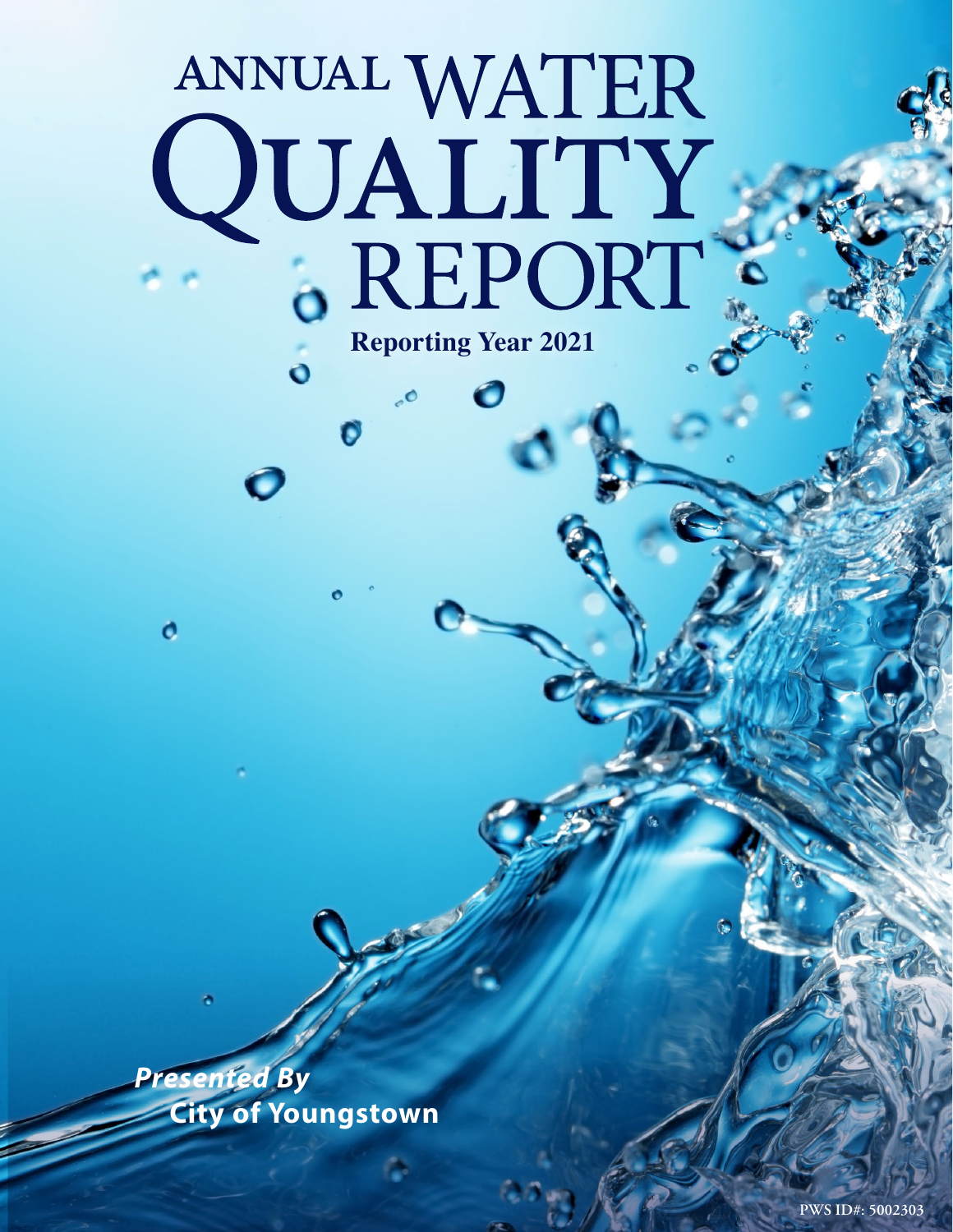

# **We've Come a Long Way**

Once again, we are proud to present our annual water quality report covering the period between January 1<br>and December 31, 2021. In a matter of only a few decades, drinking water has become exponentially safer<br>and many arb and more reliable than at any other point in human history. Our exceptional staff continues to work hard every day—at all hours—to deliver the highest-quality drinking water without interruption. Although the challenges ahead are many, we feel that by relentlessly investing in customer outreach and education, new treatment technologies, system upgrades, and training, the payoff will be reliable, high-quality tap water delivered to you and your family.

### **How do I participate in decisions concerning my drinking water?**

Public participation and comments regarding water are encouraged at regular city council meetings, scheduled on the first and third Wednesday of every month at 5:30 p.m. on the sixth floor of Youngstown City Hall, 26 South Phelps Street. To request permission to address the city council, please contact City Council Chambers at (330) 742-8708.

# **How is Your Drinking Water Treated?**

MVSD treats approximately 21 million gallons per<br>day of raw water from Meander Creek Reservoir and pumps it to Youngstown, Niles, and McDonald. These communities distribute the water to residents and surrounding areas. Treatment includes chemical addition for softening, disinfection, fluoridation, taste and odor control, mixing, settling, filtration, and pumping. Youngstown distributes approximately 16 million gallons per day through 750 miles of pipelines to residents of Youngstown, Austintown, Boardman, Canfield Township, and Liberty and sells bulk water to Mineral Ridge, Mahoning County (Jackson and Milton Townships), and the Cities of Girard and Canfield.

## **Important Health Information**

Some people may be more vulnerable to contaminants in drinking<br>water than the general population. Immunocompromised persons such as persons with cancer undergoing chemotherapy, persons who have undergone organ transplants, people with HIV/AIDS or other immune system disorders, some elderly, and infants may be particularly at risk from infections. These people

should seek advice about drinking water from their health care providers. The U.S. EPA/CDC (Centers for Disease Control and Prevention) guidelines on appropriate means to lessen the risk of infection by Cryptosporidium and other microbial contaminants are available from the Safe Drinking Water Hotline at (800) 426-4791 or [http://water.epa.](http://water.epa.gov/drink/hotline) [gov/drink/hotline](http://water.epa.gov/drink/hotline).

## **Source Water Assessment**

A Source Water Assessment Plan (SWAP) is now available<br>
from the MVSD office. This plan is an assessment of the<br>
dilingual proposed in this plan is an assessment of the

**When the well is dry, we know the worth of water.**

 $66.$ 

*—Benjamin Franklin*

99

delineated area around our listed sources through which contaminants, if present, could migrate and reach our source water. It also includes an inventory of potential sources of contamination within the delineated area and a determination of the water supply's susceptibility to contamination by the identified potential sources. According to the SWAP, our water system had a susceptibility

rating of medium. If you would like to review the SWAP, please feel free to contact MVSD during regular office hours.

# **Your Water Supply**

The MVSD public water system uses surface water drawn<br>from Meander Creek Reservoir. For the purpose of source water assessments in Ohio, all surface waters are susceptible to contamination. By nature, surface waters are accessible and can be contaminated by chemicals and disease-causing organisms, which may rapidly arrive at the public drinking water intake with little warning or time to prepare.

The MVSD's drinking water source protection area is susceptible to runoff from row crop agriculture and animal feedlot operations, oil and gas wells, failing home and commercial septic systems, road/ rail crossings, and new housing and commercial development that could raise runoff from roads and parking lots.

The MVSD water system and the City of Youngstown treat the water to meet drinking water supply quality standards, but no single treatment technique can address all potential contaminants. The potential for water quality impacts can further be decreased by measures to protect Meander Creek Reservoir and its watershed. More detailed information is provided in the MVSD's Drinking Water Source Assessment Report, which can be obtained by calling Jon Jamison at (330) 652-3614. The MVSD Meander Creek Reservoir Drinking Water Source Protection Plan is available at [meanderwater.org/public-records](http://meanderwater.org/public-records).

QUESTIONS? For technical water quality information, contact the Mahoning Valley Sanitary District (MVSD) at (330) 799-6315. For information regarding water distribution, pressure, discolored water, or lead and copper sampling, contact the Chief Engineer's Office at (330) 743-5340. This information is also available on our website, [youngstownohio.gov/water](http://youngstownohio.gov/water).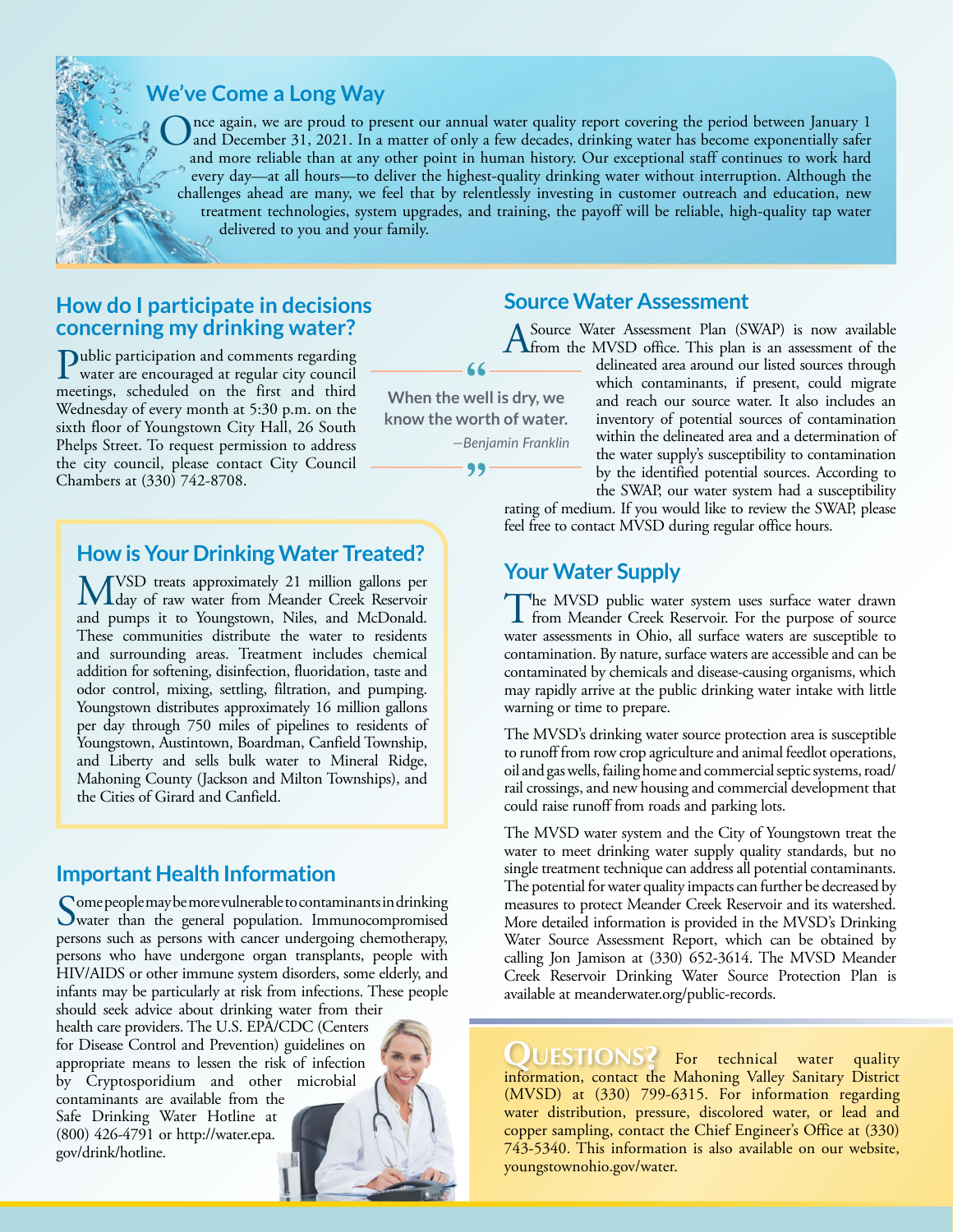# **Substances That Could Be in Water**

To ensure that tap water is safe to drink, the U.S. EPA prescribes regulations limiting the amount of certain contaminants in water provided by public water systems. U.S. Food and Drug Administration regulations establish limits for contaminants in bottled water, which must provide the same protection for public health. Drinking water, including bottled



water, may reasonably be expected to contain at

least small amounts of some contaminants. The presence of these contaminants does not necessarily indicate that the water poses a health risk.

The sources of drinking water (both tap water and bottled water) include rivers, lakes, streams, ponds, reservoirs, springs, and wells. As water travels over the surface of the land or through the ground, it dissolves naturally occurring minerals, in some cases, radioactive material, and substances resulting from the presence of animals or from human activity. Substances that may be present in source water include:

Microbial Contaminants, such as viruses and bacteria, which may come from sewage treatment plants, septic systems, agricultural livestock operations, or wildlife;

Inorganic Contaminants, such as salts and metals, which can be naturally occurring or may result from urban stormwater runoff, industrial or domestic wastewater discharges, oil and gas production, mining, or farming;

Pesticides and Herbicides, which may come from a variety of sources such as agriculture, urban stormwater runoff, and residential uses;

Organic Chemical Contaminants, including synthetic and volatile organic chemicals, which are by-products of industrial processes and petroleum production and may also come from gas stations, urban stormwater runoff, and septic systems;

Radioactive Contaminants, which can be naturally occurring or may be the result of oil and gas production and mining activities.

For more information about contaminants and potential health effects, call the U.S. EPA's Safe Drinking Water Hotline at (800) 426-4791.

# **About Our Violations**

On April 16, 2021, the Youngstown public water system was<br>Ohis EDA Ohio EPA.

- 1. Minor record keeping deficiencies in our Emergency Response Plan.
- 2. Minor reporting deficiency in our Asset Management Program.

Upon receiving these record keeping violations, we responded by immediately providing the Ohio EPA with the updated information in question. At no time did this incident pose a threat to public health and safety, nor did it have any impact on the

high-quality drinking water provided to our customers. We have already taken steps to ensure that adequate record keeping will be performed in the future so that this oversight will not be repeated.





# **Lead in Home Plumbing**

If present, elevated levels of lead<br>can cause serious health problems, can cause serious health problems, especially for pregnant women and young children. Lead in drinking water is primarily from materials and components associated with service lines and home plumbing. We are responsible for providing high-

quality drinking water, but we cannot control the variety of materials used in plumbing components. When your water has been sitting for several hours, you can minimize the potential for lead exposure by flushing your tap for 30 seconds to two minutes before using water for drinking or cooking. If you are concerned about lead in your water, you may wish to have your water tested. A list of laboratories certified in the State of Ohio to test for lead may be found at <http://www.epa.ohio.gov/ddagw> or by calling (614) 644-2752. Information on lead in drinking water, testing methods, and steps you can take to minimize exposure is available from the Safe Drinking Water Hotline at (800) 426-4791 or at [www.epa.gov/](http://www.epa.gov/safewater/lead) [safewater/lead.](http://www.epa.gov/safewater/lead)

# **Per- and Polyfluoroalkyl Substances Sampling Initiative**

**Per-** and polyfluoroalkyl substances (PFAS) are a group of human-made chemicals applied to many industrial, commercial, and consumer products to make them waterproof, stain-resistant, or nonstick. PFAS are also used in pr fast food packaging, and a type of firefighting foam called aqueous film forming foam (AFFF), which is used mainly on large spills of flammable liquids such as jet fuel. PFAS are classified as contaminants of emerging concern, meaning that research into the harm they may cause to human health is still ongoing.

During the reporting year, our public water system was sampled as part of the State of Ohio's Drinking Water Per- and Polyfluoroalkyl Substances Sampling Initiative. Results from this sampling indicated PFAS were detected in our drinking water below the action level established by Ohio EPA. Follow-up monitoring is being conducted. For more information about PFAS and to view our latest results, please visit [pfas.ohio.gov](http://pfas.ohio.gov).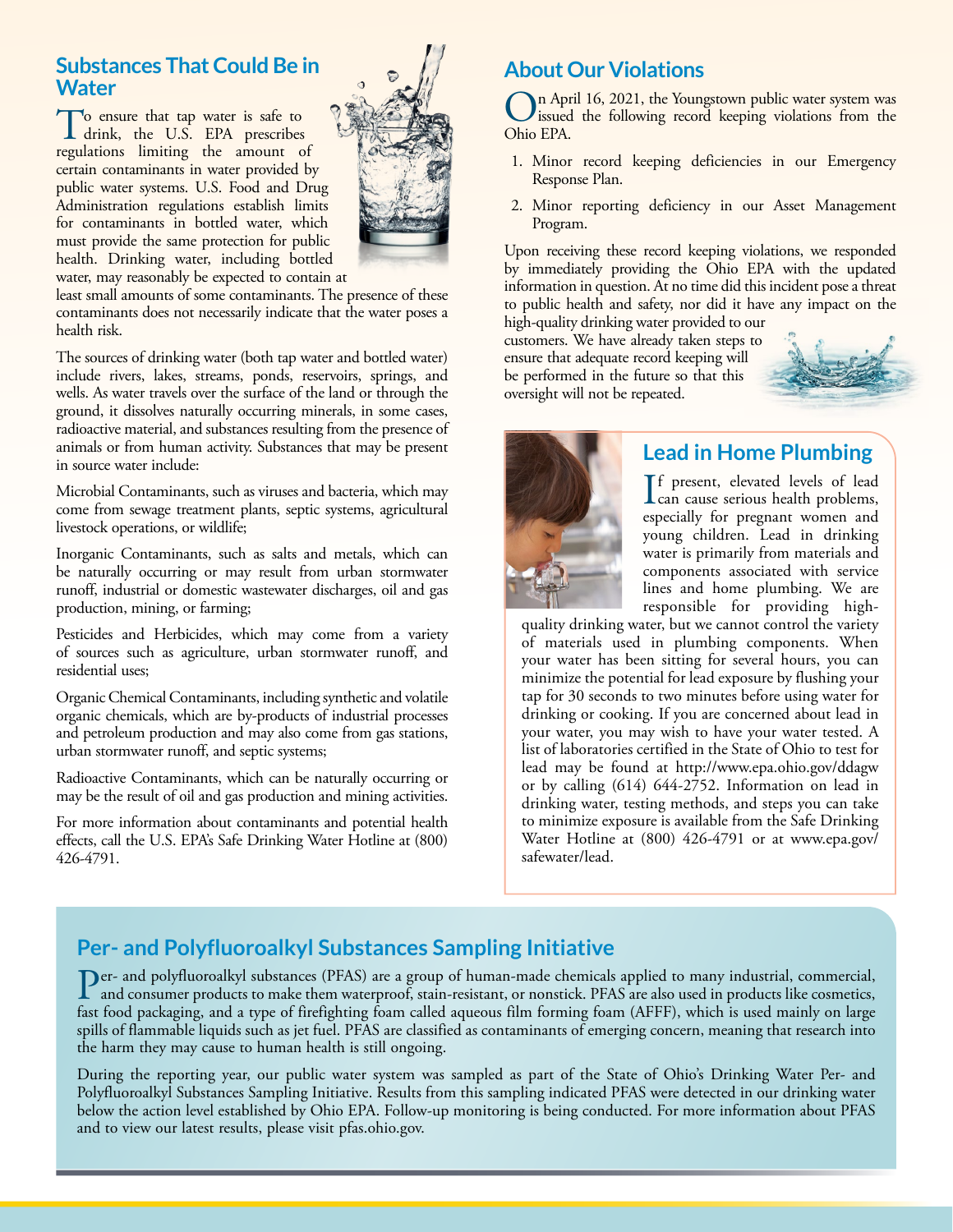# **Test Results**

Our water is monitored for many different kinds of substances on a very strict sampling schedule, and the water we deliver must meet specific health standards. Here, we only show those substances that were detected in our water (a complete list of all our analytical results is available upon request). Remember that detecting a substance does not mean the water is unsafe to drink; our goal is to keep all detects below their respective maximum allowed levels.

The state recommends monitoring for certain substances less than once per year because the concentrations of these substances do not change frequently. In these cases, the most **recent sample data are included, along with the year in which the sample was taken.**

Note that we have a current, unconditioned license to operate our water system.

| <b>REGULATED SUBSTANCES</b>                                 |                               |                                                     |                        |                                  |                             |                  |                                                                                                                              |
|-------------------------------------------------------------|-------------------------------|-----------------------------------------------------|------------------------|----------------------------------|-----------------------------|------------------|------------------------------------------------------------------------------------------------------------------------------|
| <b>SUBSTANCE</b><br>(UNIT OF MEASURE)                       | <b>YEAR</b><br><b>SAMPLED</b> | <b>MCL</b><br>[MRDL]                                | <b>MCLG</b><br>[MRDLG] | <b>AMOUNT</b><br><b>DETECTED</b> | <b>RANGE</b><br>LOW-HIGH    | <b>VIOLATION</b> | <b>TYPICAL SOURCE</b>                                                                                                        |
| <b>Chlorine</b> (ppm)                                       | 2021                          | $[4]$                                               | $[4]$                  | 2.01                             | $1.43 - 2.17$               | No               | Water additive used to control microbes                                                                                      |
| Fluoride (ppm)                                              | 2021                          | $\overline{4}$                                      | 4                      | 1.02 <sup>1</sup>                | $0.9 - 1.12$ <sup>1</sup>   | No               | Erosion of natural deposits; Water additive which promotes strong<br>teeth; Discharge from fertilizer and aluminum factories |
| Haloacetic Acids [HAAs]-Stage 2 <sup>2</sup> (ppb)          | 2021                          | 60                                                  | <b>NA</b>              | 29.48                            | $14.3 - 40.9$               | No               | By-product of drinking water disinfection                                                                                    |
| Nitrate (ppm)                                               | 2021                          | 10                                                  | 10                     | 0.19 <sup>1</sup>                | $< 0.1 - 0.33$ <sup>1</sup> | No               | Runoff from fertilizer use; Leaching from septic tanks, sewage;<br>Erosion of natural deposits                               |
| Total Organic Carbon [TOC] (ppm)                            | 2021                          | $TT^3$                                              | <b>NA</b>              | 1.76 <sup>1</sup>                | $1.48 - 2.45$ <sup>1</sup>  | N <sub>o</sub>   | Naturally present in the environment                                                                                         |
| TTHMs [total trihalomethanes]-Stage 2 <sup>2</sup> (ppb)    | 2021                          | 80 <sup>4</sup>                                     | <b>NA</b>              | 64.55                            | $42.4 - 91.7$               | No               | By-product of drinking water disinfection                                                                                    |
| Turbidity <sup>5</sup> (NTU)                                | 2021                          | <b>TT</b>                                           | <b>NA</b>              | 0.08                             | $0.03 - 0.08$               | No               | Soil runoff                                                                                                                  |
| Turbidity (lowest monthly percent of samples meeting limit) | 2021                          | $TT = 95\% \text{ of}$<br>samples meet<br>the limit | <b>NA</b>              | 100                              | <b>NA</b>                   | No               | Soil runoff                                                                                                                  |

**Tap water samples were collected for lead and copper analyses from sample sites throughout the community**

| <b>SUBSTANCE</b><br>(UNIT OF MEASURE) | <b>YEAR</b><br><b>SAMPLED</b> | <b>MCLG</b> | <b>AMOUNT DETECTED</b><br>(90TH %ILE) | <b>RANGE LOW-HIGH</b> | SITES ABOVE AL/<br><b>TOTAL SITES</b> | <b>VIOLATION</b> | <b>TYPICAL SOURCE</b>                                                |
|---------------------------------------|-------------------------------|-------------|---------------------------------------|-----------------------|---------------------------------------|------------------|----------------------------------------------------------------------|
| Copper (ppm)                          | $202^{3}$                     |             | 0.0913                                | $< 0.01 - 0.128$      | 0/50                                  | N <sub>o</sub>   | Corrosion of household plumbing systems; Erosion of natural deposits |
| <b>Lead</b> (ppb)                     | $202^{\circ}$                 |             |                                       | $-121$                | $2/50^8$                              | N <sub>o</sub>   | Corrosion of household plumbing systems; Erosion of natural deposits |